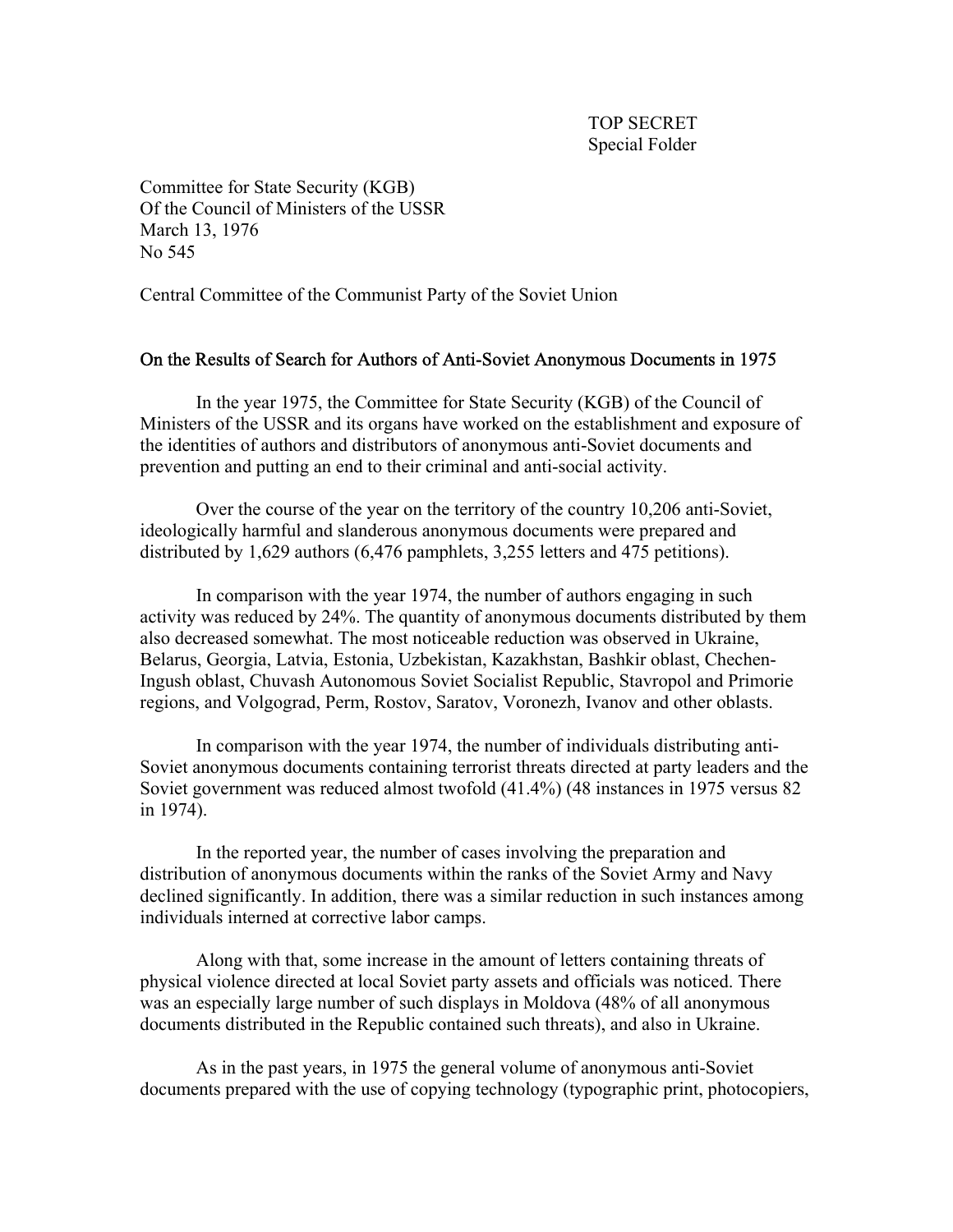templates etc) continues to grow. Such cases were observed in Moscow, Leningrad, Riga, Sverdlovsk and several other major industrial and administrative centers.

 In the pamphlets and other anonymous documents addressed to local party and government organs, public organizations, newspapers and magazines, the slanderous and anti-Soviet fabrications closely coincided with a series of negative incidents taking place both in our country and abroad. A few of the documents contained demands to lower prices on food and industrial products, to raise salaries and pensions etc.

 Seeking to give their hostile activity an organized character and create an appearance of "massiveness,' groups of criminals, as before, adorned their pamphlets and letters with the names of apparently illegally existing "parties," "committees," "unions," "groups" etc. (Party of Fairness of the Soviet People, Russian National-Democratic Party, Democratic People's Party, Underground Committee of Workers and Peasants, Union of Free Youth, Organization of Servicemen, Group of Young Members of the Communist Party of the Soviet Union and so on).

 The measures taken by the national security agencies in 1975 uncovered the identities of 1,277 authors, who distributed 6,602 anti-Soviet, politically harmful and slanderous documents (3,210 pamphlets, 3,045 letters, 347 petitions). Among those detained were 37 authors, who prepared hostile documents with terrorist threats directed at the leaders of the Communist Party of the Soviet Union and the Soviet government. An additional 126 made threats of physical violence addressed at representatives of local party and Soviet assets and officials.

 In carrying out the operative-investigative projects in 1975, the KGB uncovered and prevented criminal activity of 53 hostile nationalistic and anti-social groups with 182 participants (in 1974 there were 74 established groups with 222 participants), primarily consisting of youth under the age of 30. The largest number of groups was exposed in Ukraine (18 of the 51 groups).

 The following socio-economic characteristics were typical of the exposed authors: unskilled workers  $(336 - 26.3\%)$ , government employees including engineering-technical workers  $(244 - 19.1\%)$ , collective farmers  $(34 - 2.6\%)$ , college students  $(63 - 4.9\%)$ , high school and trade school students  $(219 - 17.1\%)$ , servicemen  $(20 - 1.5\%)$ , pensioners  $(197 – 15.4%)$ , and unemployed individuals and prisoners  $(164 – 12.8%)$ .

Out of the number of exposed authors,  $143$  ( $11.1\%$ ) had in the past been convicted of especially dangerous crimes against the state.

 The uncovered anonymous authors had the following education: 534 – primary, 531 secondary and 212 higher [education].

 It was discovered that 119 [of them] were candidates and members of the Communist Party of the Soviet Union and 168 members of the Komsomol.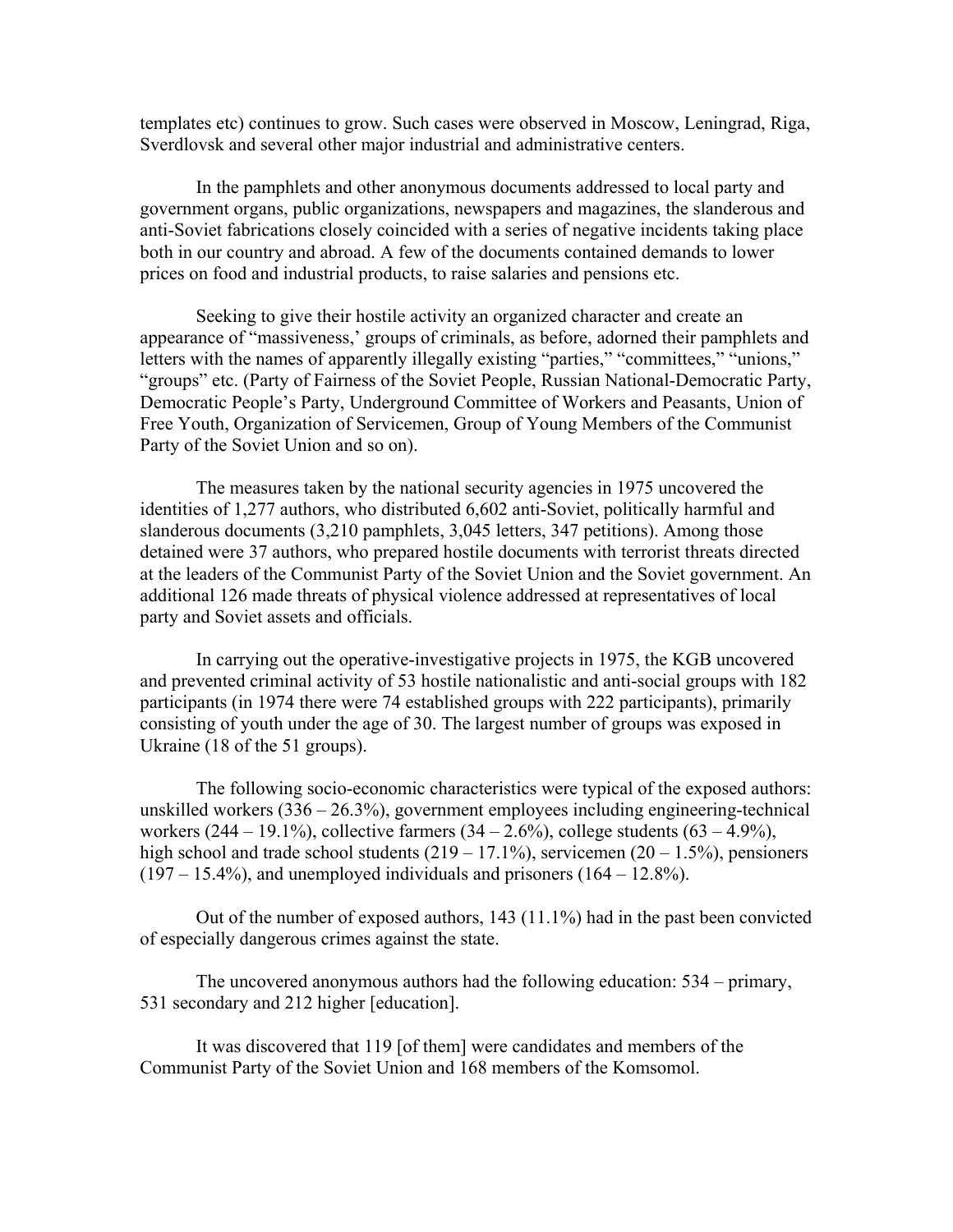For example, among the exposed authors of anonymous documents, the KGB discovered V.V. Brede, who was born in 1919, an ethnic Russian, a member of the Communist Party of the USSR, has a higher education, and a Captain of the  $1<sup>st</sup>$  rank, a senior instructor at the V.I. Lenin Military-Technical Academy, an assistant professor and doctoral candidate of military history. In 1974-75, in the name of the workers, he sent an anonymous letter from Moscow to the Central Committee of the Communist Party of the USSR, the Presidium of the Supreme Soviet of the USSR and the magazine Communist of the Armed Forces of the USSR. In that letter, he slandered Soviet life, demanded to distribute arms to Soviet officers and leveled insults and terrorist threats against leaders of the Communist Party of the Soviet Union and the Soviet government.

 By order of the Chief of the Main Political Department of the Soviet Army and Navy, the political organs of the Academy concluded that the documents' author was Brede. For anti-party activities he was expelled from the Communist Party of the Soviet Union and dismissed from the ranks of the Soviet Army.

 An analysis of the reasons and motives for the preparation and distribution of anonymous anti-Soviet documents shows that 332 people, or 25.9%, went down the criminal path due to political immaturity and delusion, 164 (12.8%) due to mercenary and other selfish goals, 112 (8.7%) out of thuggish and other amoral persuasions, 36 (2.8%) because of material and other difficulties, 109 (8.5%) under the influence of anti-Soviet foreign radio broadcasts and other forms of ideological diversion and 162—due to mental illness (12.6%).

 In addition, it was revealed that 59 people, or 4.6%, prepared anonymous anti-Soviet documents in connection with their hostile convictions and 33 (2.5%) on nationalistic grounds.

 After establishing the goals and motives of the anonymously produced hostile works, and also taking into account the extent of their social danger, 715 people were subjected to prophylactics, 135 of whom were taken for further operative inspection and investigative work, and additional 76 (95 in 1974) were charged with criminal offenses.

 The organs of the KGB, in addition to stepping up the search for the anonymous authors, also examined the causes and conditions under which individuals prepared and distributed anti-Soviet documents, systematically informed party organs of this activity, and undertook the necessary preventive measures using mass media (print, radio, film, television etc.) in order to expose criminal plots of the dissidents and create around them a situation of intolerance and public condemnation.

 At the present time, the organs of the KGB are searching for authors who distributed around 10,000 pamphlets, which mainly contained slander of the communist party of the Soviet Union, the governmental and social system of the USSR, the national policy of the party and incitements to violence against communists in major cities. The pamphlets also condemned party loyalty and called for organization of strikes, protests and other anti-social activities.